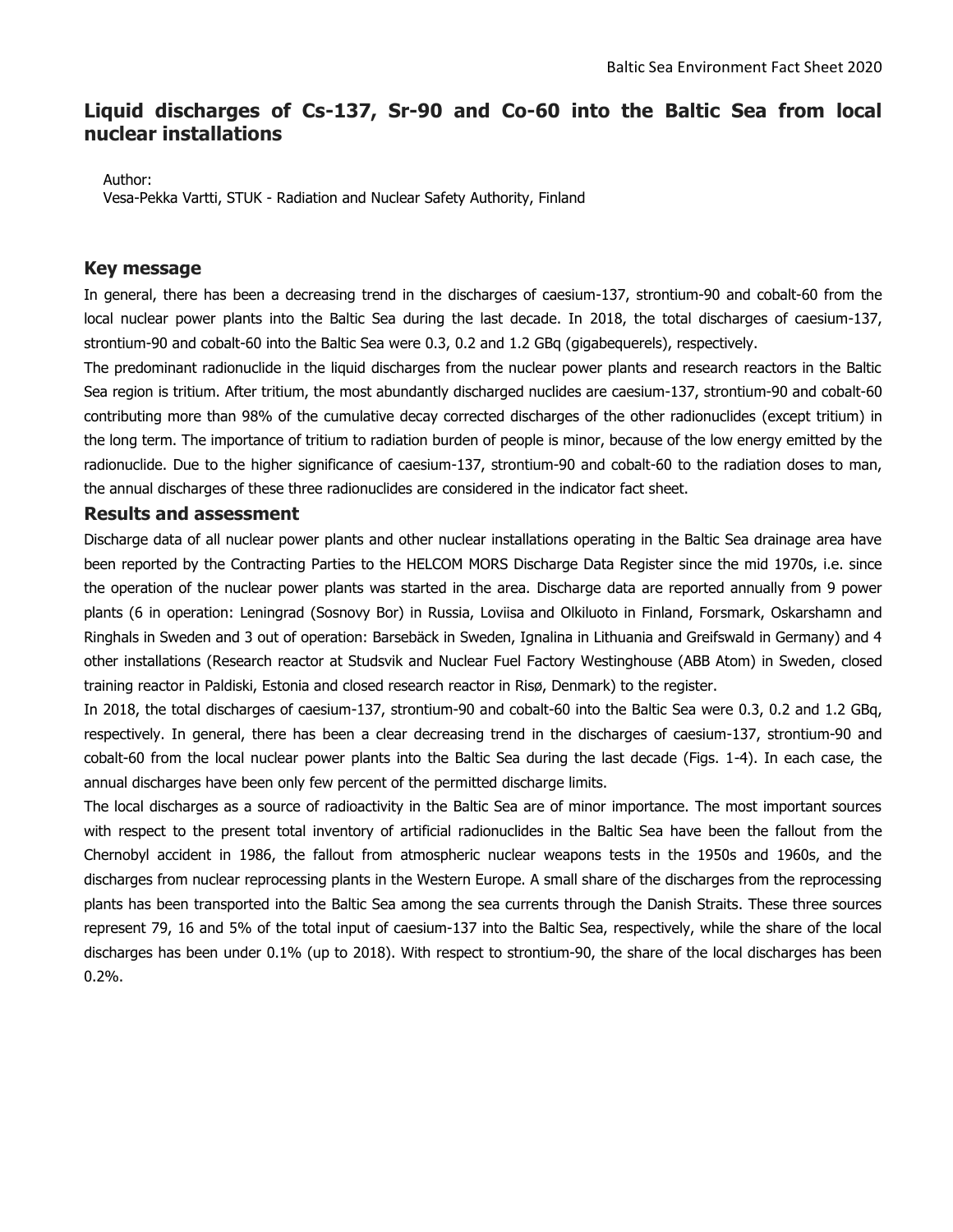

**Fig. 1.** Annual liquid discharges of caesium-137 from nuclear power plants and other nuclear facilities into the Baltic Sea in 1984-2018 (Note: logarithmic scales in the graphs)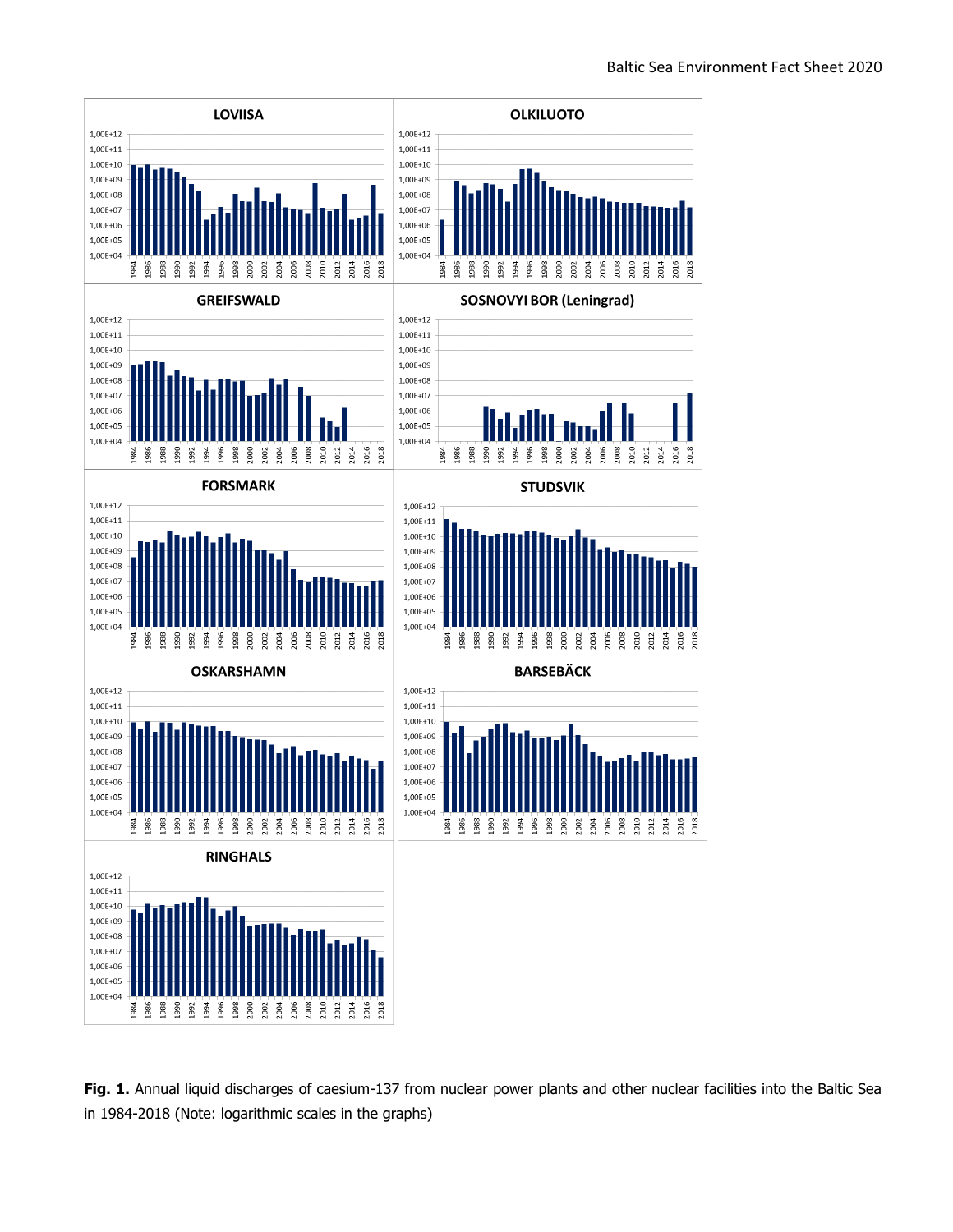

**Fig. 2.** Annual liquid discharges of strontium-90 from nuclear power plants and other nuclear facilities into the Baltic Sea in 1984-2018 (Note: logarithmic scales in the graphs).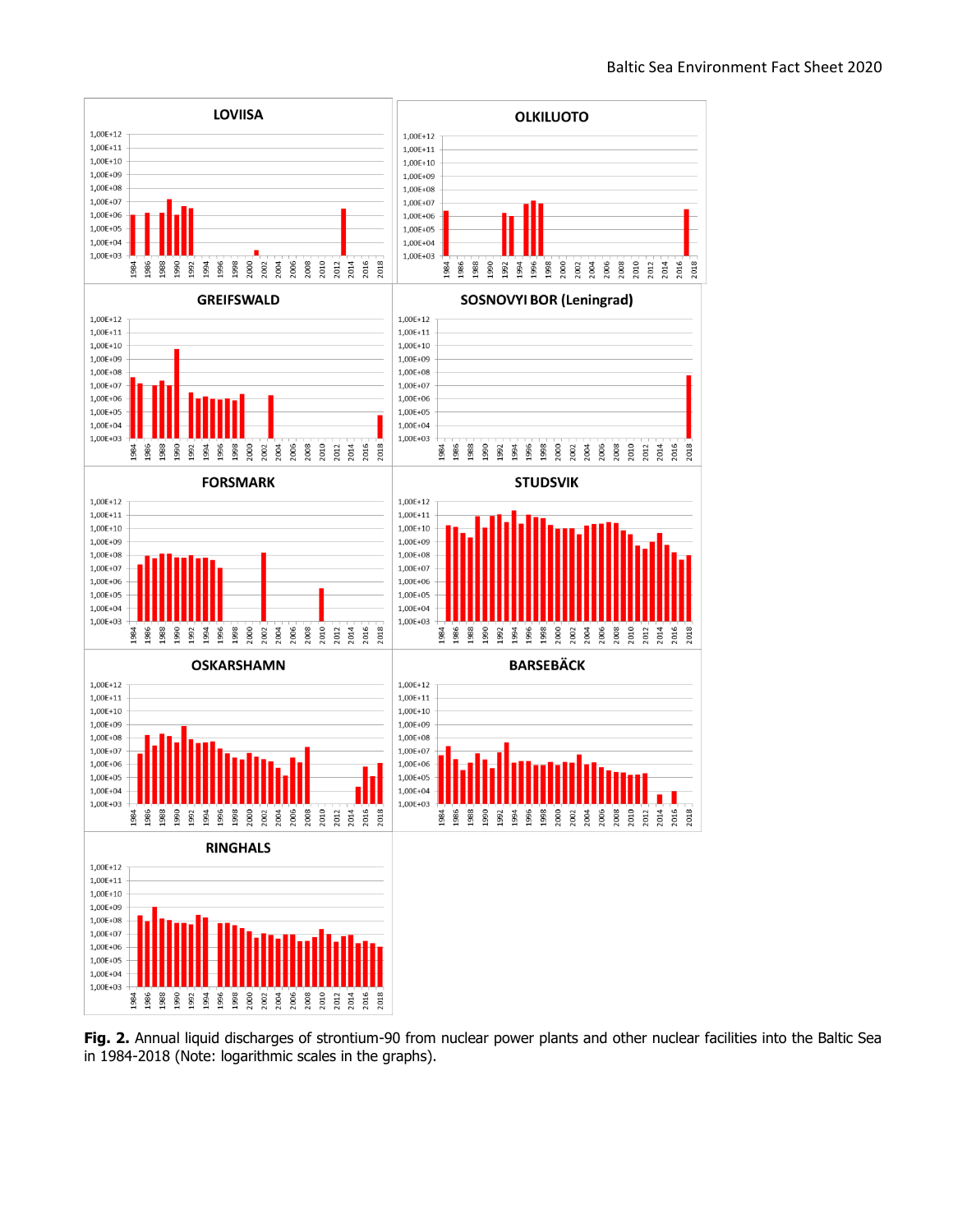

**Fig. 3.** Annual liquid discharges of cobalt-60 from nuclear power plants and other nuclear facilities into the Baltic Sea in 1984-2018 (Note: logarithmic scales in the graphs).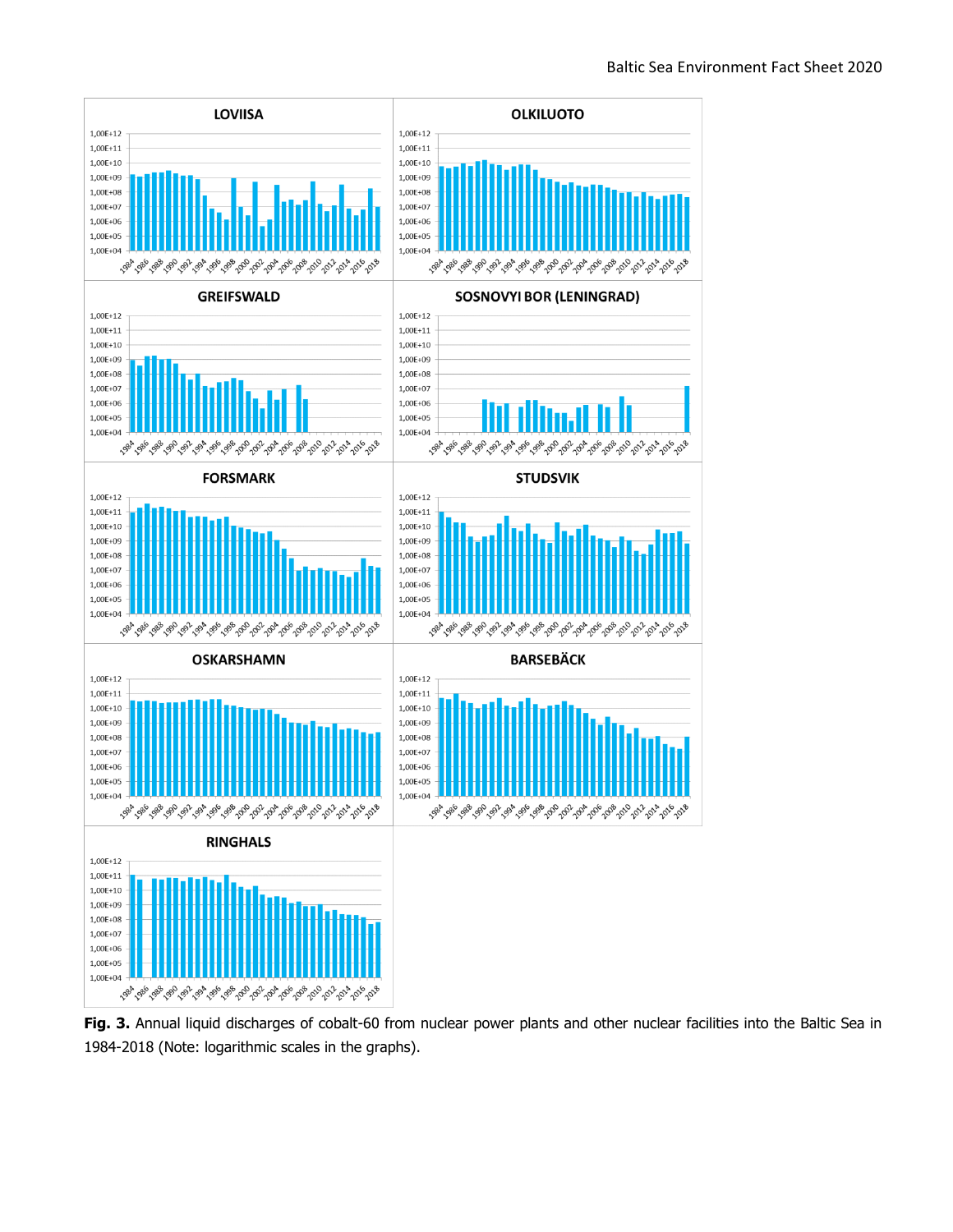

**Fig. 4.** Locations of nuclear power plants and other nuclear facilities in the Baltic Sea contained in Figures 1-3.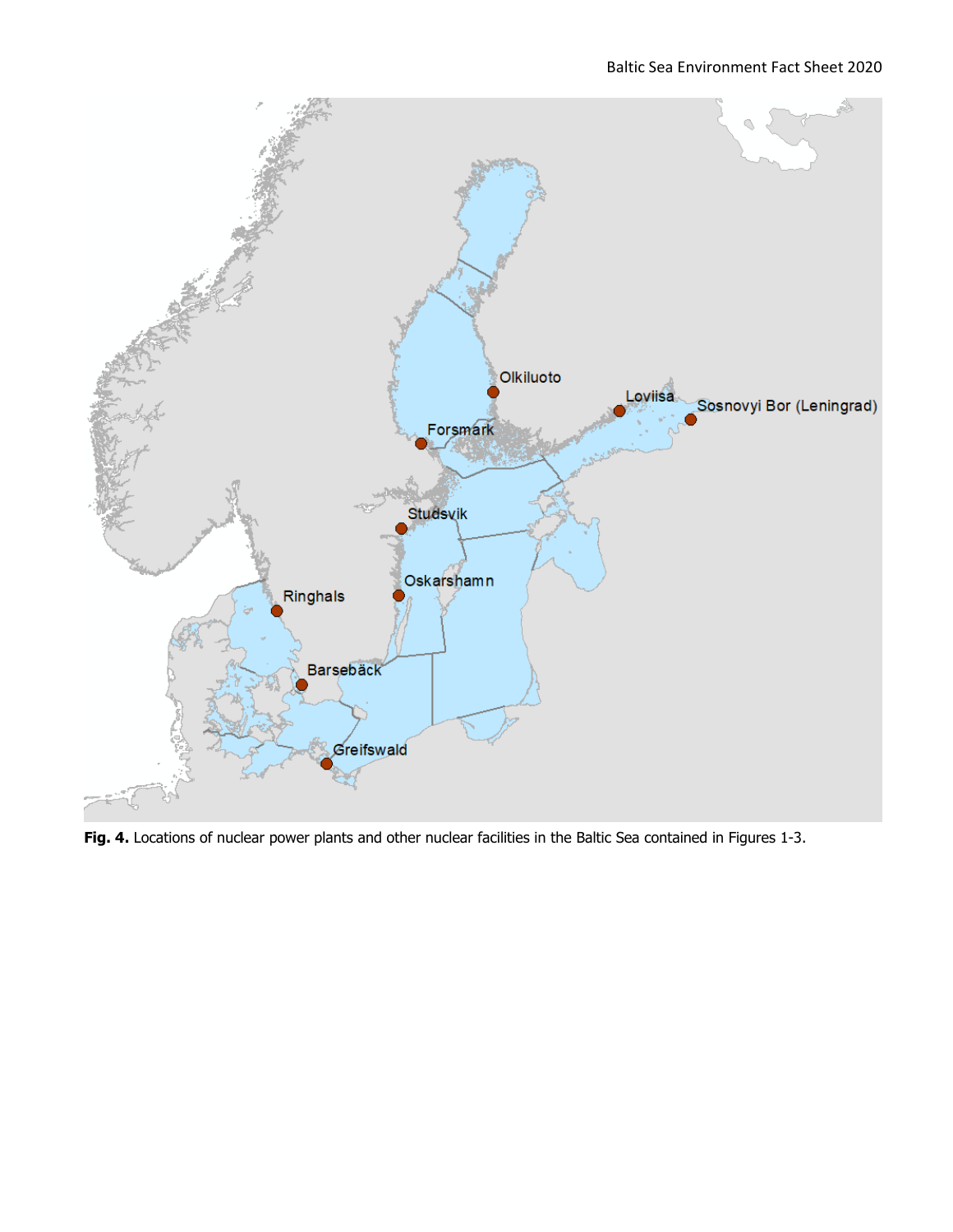# Table 1.

Annual caesium-137 discharges from different installations in 1984-2018 [Bq].

| Year | LOVIISA      | <b>OLKILUOTO</b> | GREIFSWALD | SOSNOVYI<br><b>BOR</b><br>(Leningrad) | <b>FORSMARK</b> | <b>STUDSVIK</b> | OSKARSHAMN   | <b>BARSEBÄCK</b> | RINGHALS     |
|------|--------------|------------------|------------|---------------------------------------|-----------------|-----------------|--------------|------------------|--------------|
| 1984 | 9.30E+09     | 2.30E+06         | 1.13E+09   |                                       | 3.70E+08        | $1.50E + 11$    | 8.62E+09     | 9.23E+09         | $6.15E + 09$ |
| 1985 | 7.00E+09     |                  | 1.20E+09   |                                       | 4.40E+09        | 8.60E+10        | 3.20E+09     | 1.80E+09         | 3.40E+09     |
| 1986 | 1.00E+10     | 8.80E+08         | 1.80E+09   |                                       | 4.00E+09        | 3.30E+10        | 9.90E+09     | 5.00E+09         | 1.50E+10     |
| 1987 | 4.60E+09     | 4.20E+08         | 1.84E+09   |                                       | 5.60E+09        | 3.30E+10        | 2.10E+09     | 8.50E+07         | 7.70E+09     |
| 1988 | 6.90E+09     | 1.30E+08         | 1.58E+09   |                                       | 3.70E+09        | 2.20E+10        | $9.00E + 09$ | 5.50E+08         | 1.20E+10     |
| 1989 | 5.30E+09     | 2.00E+08         | 2.02E+08   |                                       | 2.30E+10        | $1.40E + 10$    | 8.40E+09     | 1.00E+09         | 8.20E+09     |
| 1990 | 3.30E+09     | $6.10E + 08$     | 4.60E+08   | 2.10E+06                              | $1.20E + 10$    | $1.10E + 10$    | 2.80E+09     | 3.20E+09         | $1.40E + 10$ |
| 1991 | 1.50E+09     | 4.80E+08         | 1.90E+08   | 1.30E+06                              | 7.90E+09        | $1.60E + 10$    | 8.80E+09     | 6.70E+09         | 1.90E+10     |
| 1992 | 5.10E+08     | 2.40E+08         | 1.70E+08   | 2.90E+05                              | 8.70E+09        | $1.80E + 10$    | 6.70E+09     | 7.90E+09         | $1.80E + 10$ |
| 1993 | 1.90E+08     | 3.70E+07         | 2.20E+07   | 7.40E+05                              | 1.90E+10        | 1.70E+10        | 5.50E+09     | 2.00E+09         | 4.20E+10     |
| 1994 | 2.30E+06     | 5.10E+08         | 1.18E+08   | 7.80E+04                              | 9.30E+09        | $1.50E + 10$    | 4.60E+09     | 1.50E+09         | 4.10E+10     |
| 1995 | 5.60E+06     | 4.90E+09         | 2.51E+07   | 5.60E+05                              | 3.72E+09        | $2.42E+10$      | 4.92E+09     | 2.48E+09         | 7.00E+09     |
| 1996 | $1.61E + 07$ | 5.25E+09         | 1.24E+08   | 1.20E+06                              | 8.49E+09        | $2.41E+10$      | 2.41E+09     | 7.40E+08         | 2.32E+09     |
| 1997 | 6.70E+06     | 2.80E+09         | 1.20E+08   | 1.36E+06                              | $1.50E + 10$    | 1.90E+10        | 2.38E+09     | 8.30E+08         | 5.48E+09     |
| 1998 | 1.20E+08     | 8.80E+08         | 9.20E+07   | 6.03E+05                              | 3.72E+09        | 1.40E+10        | 1.12E+09     | 1.00E+09         | $1.01E + 10$ |
| 1999 | 4.00E+07     | 3.20E+08         | 1.00E+08   | 6.40E+05                              | 6.35E+09        | 8.41E+09        | 8.97E+08     | $6.10E + 08$     | 2.31E+09     |
| 2000 | 3.80E+07     | 2.10E+08         | 1.00E+07   | 7.22E+03                              | 4.66E+09        | 6.04E+09        | 6.75E+08     | 1.20E+09         | 4.50E+08     |
| 2001 | 3.00E+08     | 1.90E+08         | 1.10E+07   | 1.98E+05                              | 1.12E+09        | 1.20E+10        | 6.30E+08     | 6.97E+09         | 5.95E+08     |
| 2002 | 4.00E+07     | 1.20E+08         | 1.70E+07   | 1.66E+05                              | 1.14E+09        | $3.00E + 10$    | $6.04E + 08$ | 1.22E+09         | 6.90E+08     |
| 2003 | 3.50E+07     | 7.60E+07         | 1.50E+08   | 1.03E+05                              | 6.96E+08        | 8.57E+09        | 2.88E+08     | 3.26E+08         | 6.98E+08     |
| 2004 | 1.30E+08     | 6.20E+07         | 5.40E+07   | 1.05E+05                              | 2.57E+08        | 7.03E+09        | 8.38E+07     | 9.98E+07         | 6.99E+08     |
| 2005 | 1.60E+07     | 7.80E+07         | 1.30E+08   | 6.66E+04                              | 9.94E+08        | 1.33E+09        | 1.66E+08     | 5.41E+07         | 3.73E+08     |
| 2006 | 1.30E+07     | 6.20E+07         |            | 9.73E+05                              | 6.76E+07        | 1.97E+09        | 2.35E+08     | 2.23E+07         | 1.32E+08     |
| 2007 | 1.07E+07     | 3.85E+07         | 4.00E+07   | 3.21E+06                              | 1.32E+07        | 9.68E+08        | 6.19E+07     | 2.66E+07         | 3.24E+08     |
| 2008 | $6.62E + 06$ | 3.61E+07         | 9.80E+06   |                                       | 9.66E+06        | 1.23E+09        | 1.22E+08     | 4.00E+07         | 2.49E+08     |
| 2009 | 5.79E+08     | 3.13E+07         |            | 3.21E+06                              | 2.14E+07        | 7.31E+08        | 1.40E+08     | 6.68E+07         | 2.27E+08     |
| 2010 | 1.44E+07     | 3.05E+07         | 3.60E+05   | 6.75E+05                              | 1.84E+07        | 7.65E+08        | 6.81E+07     | 2.36E+07         | 2.99E+08     |
| 2011 | 8.89E+06     | 3.07E+07         | 2.20E+05   |                                       | 1.71E+07        | 4.84E+08        | 5.54E+07     | 1.07E+08         | 3.52E+07     |
| 2012 | $1.11E + 07$ | 1.93E+07         | 8.90E+04   |                                       | 1.47E+07        | 4.43E+08        | 8.46E+07     | 1.06E+08         | $6.18E + 07$ |
| 2013 | 1.23E+08     | 1.73E+07         | 1.60E+06   |                                       | 8.40E+06        | 2.62E+08        | 2.38E+07     | $6.32E + 07$     | 2.92E+07     |
| 2014 | 2.40E+06     | $1.67E + 07$     |            |                                       | 7.66E+06        | 2.82E+08        | 5.24E+07     | 7.46E+07         | 3.58E+07     |
| 2015 | 2.84E+06     | 1.50E+07         |            |                                       | 5.16E+06        | 8.90E+07        | 3.73E+07     | 3.24E+07         | $9.22E + 07$ |
| 2016 | 4.31E+06     | 1.54E+07         |            | 3.13E+06                              | 5.50E+06        | 2.22E+08        | 2.86E+07     | 3.28E+07         | 6.76E+07     |
| 2017 | 4.53E+08     | 4.27E+07         |            |                                       | $1.11E + 07$    | 1.63E+08        | 7.58E+06     | 3.63E+07         | $1.17E + 07$ |
| 2018 | 6.53E+06     | 1.54E+07         |            | 1.70E+07                              | 1.19E+07        | 1.01E+08        | 2.55E+07     | 4.40E+07         | 4.11E+06     |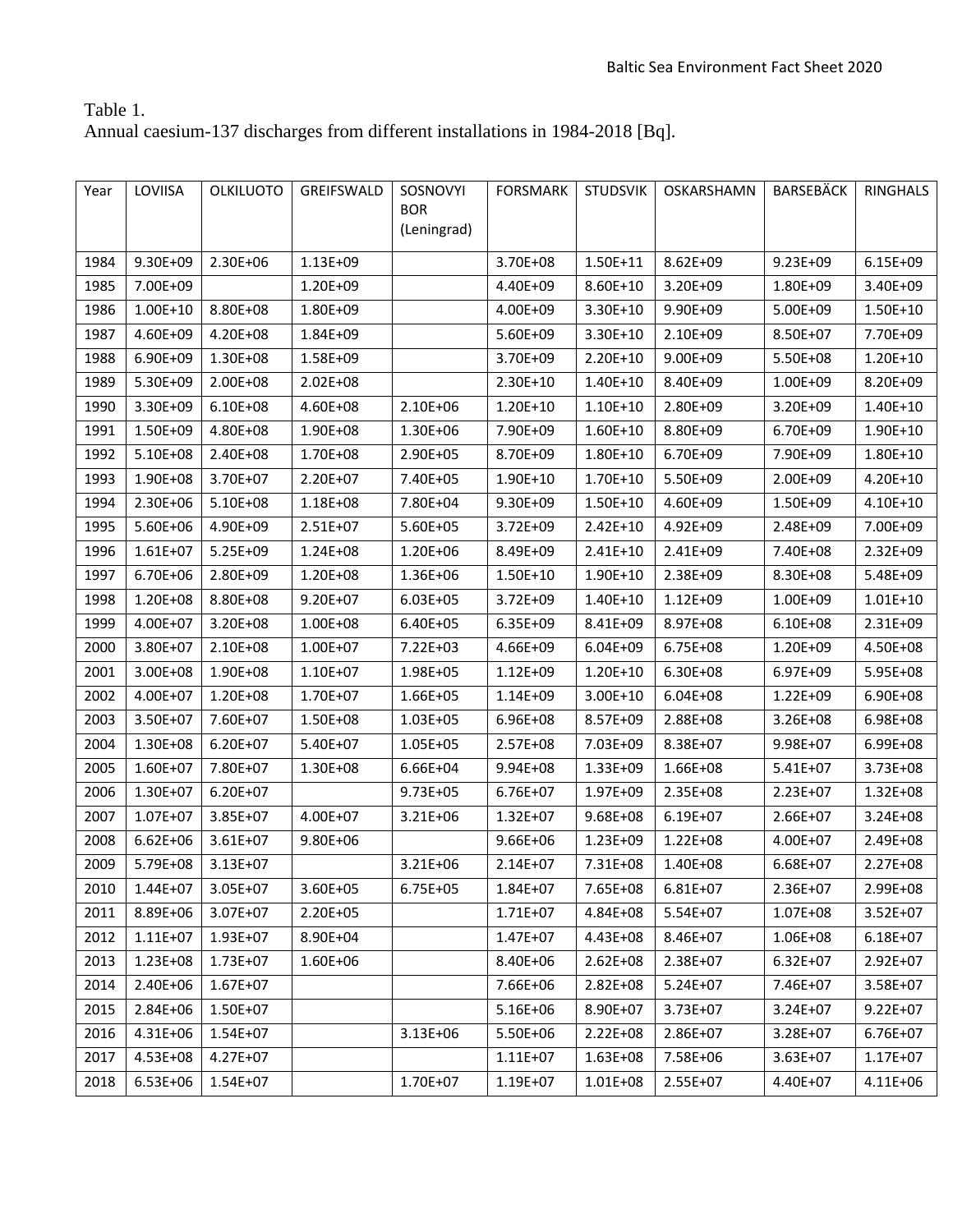| Year | LOVIISA  | <b>OLKILUOTO</b> | GREIFSWALD   | SOSNOVYI<br><b>BOR</b><br>(Leningrad) | <b>FORSMARK</b> | <b>STUDSVIK</b> | OSKARSHAMN   | <b>BARSEBÄCK</b> | <b>RINGHALS</b> |
|------|----------|------------------|--------------|---------------------------------------|-----------------|-----------------|--------------|------------------|-----------------|
| 1984 | 1.10E+06 | 2.50E+06         | 4.20E+07     |                                       |                 |                 |              | 4.90E+06         |                 |
| 1985 |          |                  | 1.50E+07     |                                       | 2.00E+07        | 1.71E+10        | 6.50E+06     | $2.52E+07$       | 2.50E+08        |
| 1986 | 1.50E+06 |                  |              |                                       | 8.98E+07        | 1.33E+10        | 1.64E+08     | 2.57E+06         | $9.00E + 07$    |
| 1987 |          |                  | 1.07E+07     |                                       | 5.56E+07        | 4.65E+09        | 2.55E+07     | 3.70E+05         | 1.10E+09        |
| 1988 | 1.60E+06 |                  | 2.37E+07     |                                       | 1.36E+08        | 2.08E+09        | 2.00E+08     | 1.39E+06         | 1.40E+08        |
| 1989 | 1.60E+07 |                  | $1.01E + 07$ |                                       | 1.36E+08        | 8.20E+10        | 1.45E+08     | 6.80E+06         | 1.10E+08        |
| 1990 | 1.10E+06 |                  | 5.90E+09     |                                       | 6.34E+07        | $1.17E + 10$    | 4.77E+07     | 2.34E+06         | 6.50E+07        |
| 1991 | 4.90E+06 |                  |              |                                       | 6.30E+07        | 8.60E+10        | 7.86E+08     | 5.20E+05         | $6.42E + 07$    |
| 1992 | 3.40E+06 | 1.80E+06         | 3.10E+06     |                                       | 1.00E+08        | $1.13E+11$      | 8.05E+07     | 7.71E+06         | 5.23E+07        |
| 1993 |          | 1.00E+06         | 1.10E+06     |                                       | 5.61E+07        | 2.96E+10        | 3.92E+07     | 4.50E+07         | 2.67E+08        |
| 1994 |          |                  | 1.57E+06     |                                       | 6.00E+07        | 2.18E+11        | 4.68E+07     | 1.38E+06         | 1.71E+08        |
| 1995 |          | 8.40E+06         | 1.01E+06     |                                       | 4.40E+07        | 2.33E+10        | 5.37E+07     | 1.75E+06         |                 |
| 1996 |          | 1.50E+07         | $9.00E + 05$ |                                       | 1.10E+07        | $1.10E + 11$    | 1.63E+07     | 1.80E+06         | $6.04E + 07$    |
| 1997 |          | 8.90E+06         | 1.10E+06     |                                       |                 | 7.00E+10        | 7.04E+06     | 8.80E+05         | 6.66E+07        |
| 1998 |          |                  | 7.50E+05     |                                       |                 | 5.80E+10        | 3.42E+06     | 8.80E+05         | 4.51E+07        |
| 1999 |          |                  | 2.40E+06     |                                       |                 | 1.89E+10        | 2.34E+06     | 1.50E+06         | 2.88E+07        |
| 2000 |          |                  |              |                                       |                 | 9.13E+09        | 7.45E+06     | 8.57E+05         | 1.58E+07        |
| 2001 | 2.70E+03 |                  |              |                                       |                 | $1.00E + 10$    | 3.78E+06     | 1.59E+06         | 5.25E+06        |
| 2002 |          |                  |              |                                       | 1.52E+08        | $1.00E + 10$    | 2.53E+06     | 1.34E+06         | 1.15E+07        |
| 2003 |          |                  | 1.90E+06     |                                       |                 | 3.60E+09        | 1.61E+06     | 5.43E+06         | 8.38E+06        |
| 2004 |          |                  |              |                                       |                 | $1.67E + 10$    | 5.78E+05     | 1.05E+06         | 4.38E+06        |
| 2005 |          |                  |              |                                       |                 | 2.10E+10        | 1.41E+05     | 1.42E+06         | 9.14E+06        |
| 2006 |          |                  |              |                                       |                 | 2.39E+10        | 3.49E+06     | 6.37E+05         | $9.03E + 06$    |
| 2007 |          |                  |              |                                       |                 | 2.97E+10        | 1.41E+06     | 3.54E+05         | 2.67E+06        |
| 2008 |          |                  |              |                                       |                 | 2.73E+10        | 2.10E+07     | 2.64E+05         | $3.02E + 06$    |
| 2009 |          |                  |              |                                       |                 | 7.72E+09        |              | 2.43E+05         | 5.99E+06        |
| 2010 |          |                  |              |                                       | 3.36E+05        | 3.80E+09        |              | 1.59E+05         | 2.25E+07        |
| 2011 |          |                  |              |                                       |                 | 5.21E+08        |              | 1.76E+05         | 9.50E+06        |
| 2012 |          |                  |              |                                       |                 | 3.10E+08        |              | 2.16E+05         | $2.61E + 06$    |
| 2013 | 3.09E+06 |                  |              |                                       |                 | 1.04E+09        |              |                  | 6.70E+06        |
| 2014 |          |                  |              |                                       |                 | 4.40E+09        |              | 5.33E+03         | 8.64E+06        |
| 2015 |          |                  |              |                                       |                 | 5.92E+08        | $2.11E + 04$ |                  | 2.02E+06        |
| 2016 |          |                  |              |                                       |                 | 1.67E+08        | 6.61E+05     | $9.27E + 03$     | 2.99E+06        |
| 2017 |          | 3.40E+06         |              |                                       |                 | 4.72E+07        | 1.34E+05     |                  | 1.99E+06        |
| 2018 |          |                  | $6.20E + 04$ | $6.22E + 07$                          |                 | 1.03E+08        | 1.25E+06     |                  | 1.06E+06        |

**Table 2**. Annual strontium-90 discharges from different installations in 1984-2018 [Bq].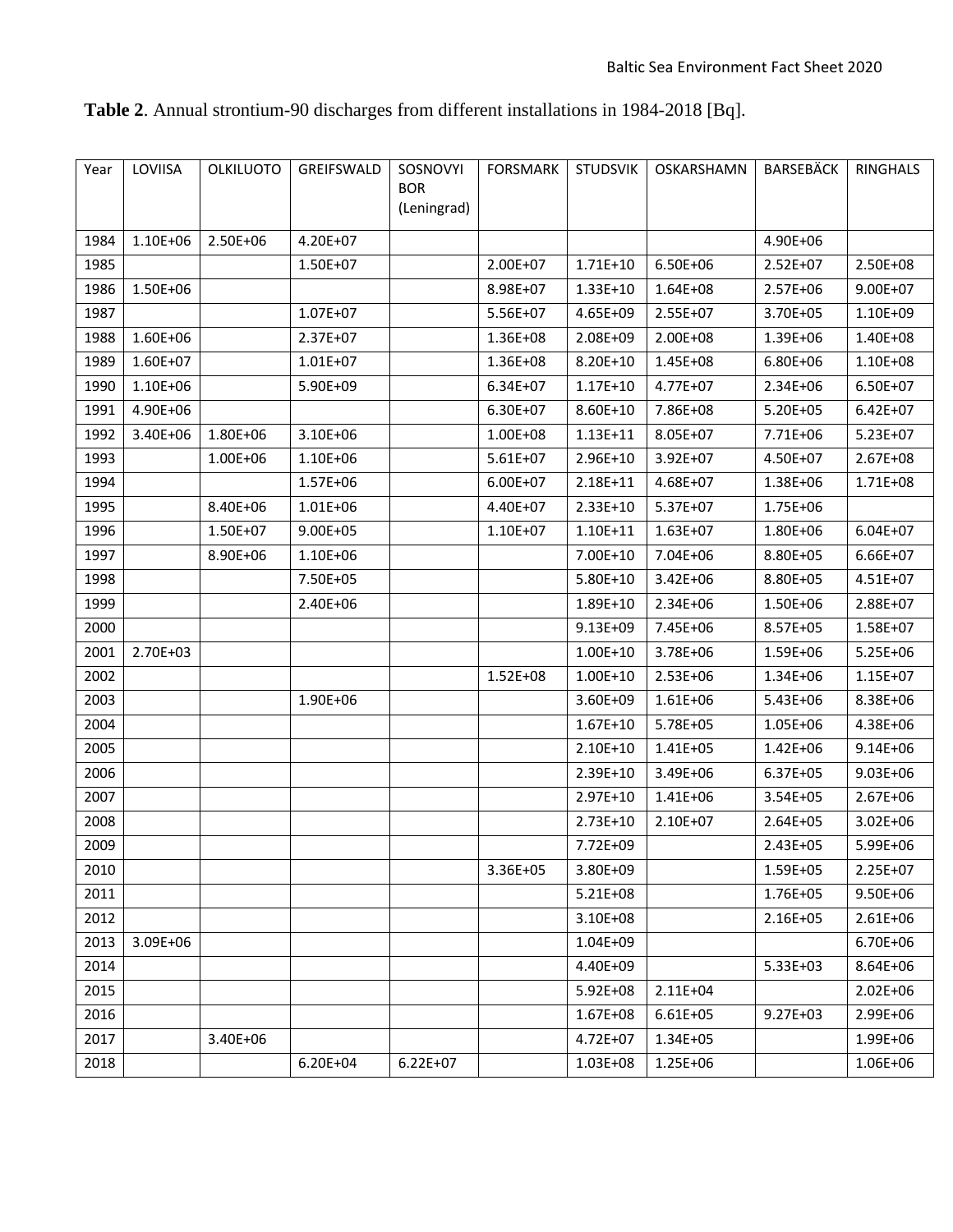| Year | LOVIISA      | <b>OLKILUOTO</b> | GREIFSWALD   | SOSNOVYI<br><b>BOR</b><br>(LENINGRAD) | <b>FORSMARK</b> | <b>STUDSVIK</b> | OSKARSHAMN   | BARSEBÄCK    | <b>RINGHALS</b> |
|------|--------------|------------------|--------------|---------------------------------------|-----------------|-----------------|--------------|--------------|-----------------|
| 1984 | 1.60E+09     | 5.70E+09         | $9.32E + 08$ |                                       | $9.26E + 10$    | $9.85E+10$      | 3.54E+10     | $5.02E+10$   | 1.20E+11        |
| 1985 | 1.20E+09     | 4.50E+09         | 3.90E+08     |                                       | $2.00E + 11$    | 4.20E+10        | 2.90E+10     | 4.20E+10     | 5.50E+10        |
| 1986 | 1.70E+09     | 5.40E+09         | 1.69E+09     |                                       | 3.70E+11        | $1.80E + 10$    | $3.60E + 10$ | $9.60E + 10$ |                 |
| 1987 | 2.30E+09     | 9.00E+09         | 1.86E+09     |                                       | $1.90E + 11$    | 1.70E+10        | $3.00E+10$   | 3.30E+10     | 6.50E+10        |
| 1988 | 2.20E+09     | 6.40E+09         | 1.04E+09     |                                       | 2.20E+11        | 2.10E+09        | 2.30E+10     | 2.20E+10     | $5.40E+10$      |
| 1989 | 3.10E+09     | 1.30E+10         | 1.08E+09     |                                       | 1.70E+11        | 8.80E+08        | 2.50E+10     | 9.90E+09     | 7.60E+10        |
| 1990 | 2.00E+09     | 1.60E+10         | 5.30E+08     | 1.80E+06                              | 1.20E+11        | 2.10E+09        | 2.60E+10     | 2.00E+10     | 7.20E+10        |
| 1991 | 1.30E+09     | 8.40E+09         | 1.10E+08     | 1.20E+06                              | 1.30E+11        | 2.60E+09        | 2.80E+10     | 2.70E+10     | 4.30E+10        |
| 1992 | 1.40E+09     | 7.30E+09         | 4.30E+07     | 6.60E+05                              | $4.60E + 10$    | $1.60E + 10$    | 3.70E+10     | $5.10E+10$   | 7.90E+10        |
| 1993 | 8.00E+08     | 3.60E+09         | 1.10E+08     | 1.00E+06                              | $5.10E + 10$    | $5.60E+10$      | 3.90E+10     | $1.50E + 10$ | $6.10E + 10$    |
| 1994 | 6.10E+07     | 5.90E+09         | 1.48E+07     |                                       | 4.90E+10        | 7.60E+09        | 3.10E+10     | 1.20E+10     | 8.70E+10        |
| 1995 | 7.30E+06     | 8.10E+09         | 1.21E+07     | 5.90E+05                              | $2.47E + 10$    | 4.94E+09        | 4.28E+10     | 2.97E+10     | 5.20E+10        |
| 1996 | 4.22E+06     | 7.40E+09         | 2.91E+07     | 1.60E+06                              | $3.21E+10$      | $1.63E + 10$    | 4.34E+10     | $5.20E+10$   | 3.53E+10        |
| 1997 | 1.30E+06     | 3.60E+09         | 3.20E+07     | 1.60E+06                              | 4.91E+10        | 3.25E+09        | 1.70E+10     | 2.00E+10     | $1.17E + 11$    |
| 1998 | 8.90E+08     | 9.00E+08         | 5.30E+07     | 6.66E+05                              | $1.20E + 10$    | 1.34E+09        | $1.50E + 10$ | 9.20E+09     | 3.53E+10        |
| 1999 | 1.00E+07     | 7.90E+08         | 3.60E+07     | 4.44E+05                              | 8.70E+09        | 7.69E+08        | $1.15E + 10$ | $1.50E + 10$ | $1.77E + 10$    |
| 2000 | 2.70E+06     | 5.00E+08         | 6.70E+06     | 2.25E+05                              | 6.65E+09        | $1.81E + 10$    | 9.94E+09     | 1.80E+10     | $1.17E + 10$    |
| 2001 | 5.20E+08     | 3.00E+08         | 2.10E+06     | 2.15E+05                              | 4.27E+09        | 4.87E+09        | 8.03E+09     | $3.07E + 10$ | 1.96E+10        |
| 2002 | 4.90E+05     | 4.80E+08         | 4.60E+05     | $6.22E + 04$                          | 3.41E+09        | 2.46E+09        | 9.20E+09     | 1.76E+10     | 5.20E+09        |
| 2003 | 1.30E+06     | 2.80E+08         | 7.70E+06     | 4.97E+05                              | 4.41E+09        | 7.09E+09        | 7.84E+09     | 9.50E+09     | 3.21E+09        |
| 2004 | 3.10E+08     | 2.40E+08         | 1.70E+06     | 8.05E+05                              | 1.19E+09        | $1.31E+10$      | 4.11E+09     | 4.96E+09     | 3.91E+09        |
| 2005 | 2.20E+07     | 3.20E+08         | 9.00E+06     |                                       | 3.01E+08        | 2.42E+09        | 2.19E+09     | 1.93E+09     | 3.28E+09        |
| 2006 | 3.00E+07     | 3.00E+08         |              | 8.45E+05                              | $6.62E + 07$    | 1.49E+09        | 1.10E+09     | 7.44E+08     | 1.31E+09        |
| 2007 | 1.43E+07     | 2.12E+08         | 1.80E+07     | 5.33E+05                              | $9.00E + 06$    | 1.10E+09        | 1.00E+09     | 2.74E+09     | 1.69E+09        |
| 2008 | 2.80E+07     | 1.49E+08         | 1.90E+06     |                                       | 1.80E+07        | 3.86E+08        | 7.41E+08     | 1.03E+09     | 8.22E+08        |
| 2009 | 5.37E+08     | 9.07E+07         |              | 3.06E+06                              | 9.50E+06        | 2.04E+09        | 1.36E+09     | 7.06E+08     | 8.21E+08        |
| 2010 | $1.62E + 07$ | 1.06E+08         |              | 7.43E+05                              | 1.45E+07        | 1.11E+09        | 5.84E+08     | 1.90E+08     | 1.11E+09        |
| 2011 | 5.20E+06     | 5.27E+07         | 1.10E+03     |                                       | 9.30E+06        | 2.13E+08        | 5.03E+08     | 4.49E+08     | 3.70E+08        |
| 2012 | 1.29E+07     | 9.59E+07         |              |                                       | 8.40E+06        | 1.31E+08        | 9.00E+08     | 9.07E+07     | 4.49E+08        |
| 2013 | 3.26E+08     | 5.47E+07         |              |                                       | 4.90E+06        | 5.91E+08        | 3.56E+08     | 8.67E+07     | 2.36E+08        |
| 2014 | 7.50E+06     | 3.51E+07         |              |                                       | 3.50E+06        | 6.30E+09        | 4.27E+08     | 1.27E+08     | 2.13E+08        |
| 2015 | 2.71E+06     | 5.68E+07         |              |                                       | 7.70E+06        | 3.45E+09        | 3.54E+08     | 3.71E+07     | 1.94E+08        |
| 2016 | 6.61E+06     | 6.93E+07         |              |                                       | 6.55E+07        | 3.64E+09        | 2.39E+08     | 2.20E+07     | 1.39E+08        |
| 2017 | 1.90E+08     | 8.06E+07         |              |                                       | 1.95E+07        | 4.51E+09        | 1.89E+08     | 1.70E+07     | 4.87E+07        |
| 2018 | 1.03E+07     | 4.77E+07         |              | 1.55E+07                              | 1.51E+07        | 7.22E+08        | 2.31E+08     | 1.18E+08     | 6.75E+07        |

**Table 3**. Annual cobalt-60 discharges from different installations in 1984-2018 [Bq].